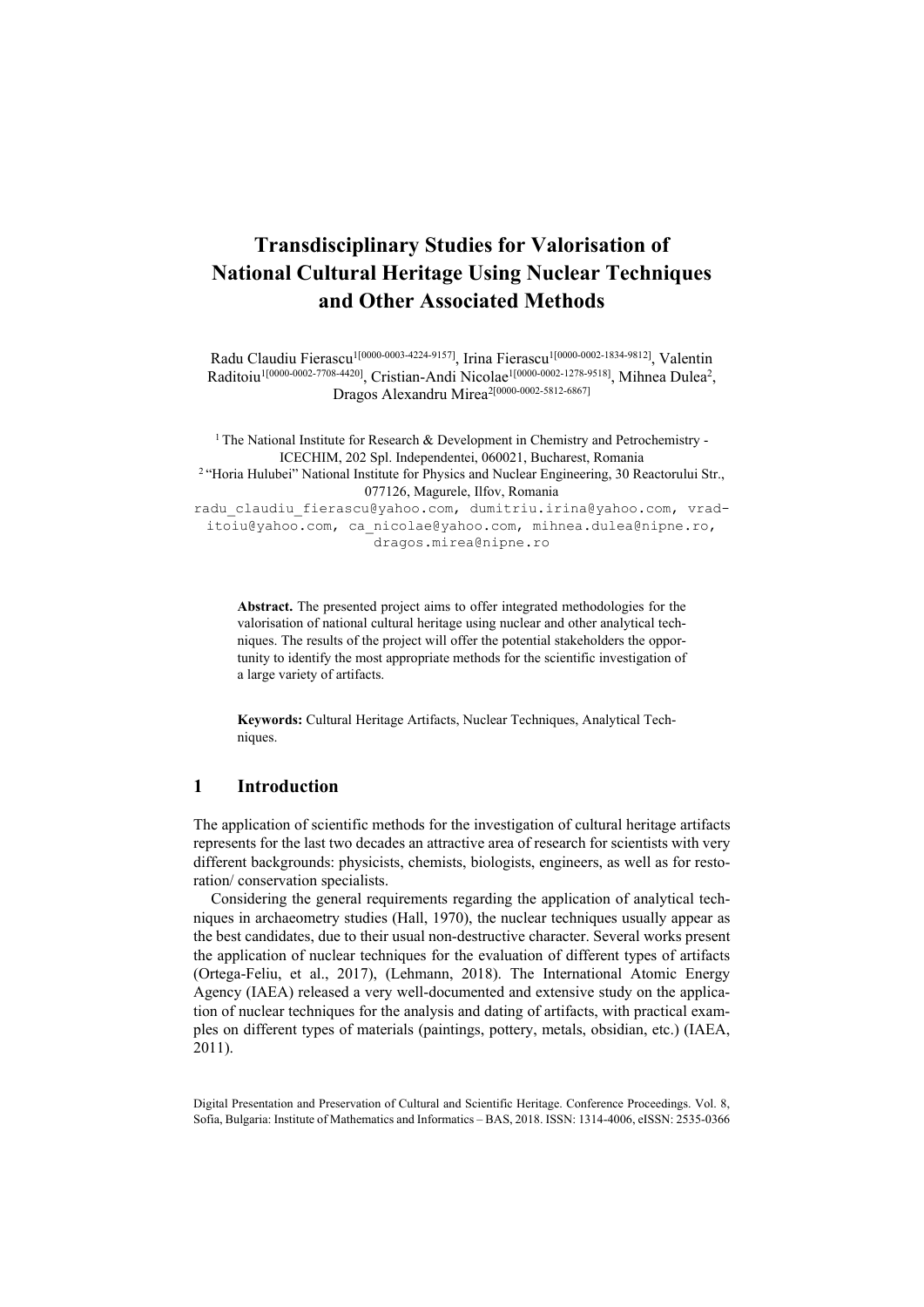At national level, Romanian archaeometry groups developed, in general, around very specific know-how (physics, chemistry, etc.) and the collaboration between groups was very often hard to accomplish.

# **2 Project Description**

The project "Techniques for storing and capitalization the results of advanced scientific research" (SoVaReX) aims to develop an integrated information system for storing and capitalizing the results of advanced scientific research, involving several partners from different areas: "Horia Hulubei" National Institute for Physics and Nuclear Engineering (coordinator), National Institute for Laser Plasma & Radiation Physics (INFLPR), National Institute for Research and Development in Microtechnologies - IMT Bucharest, The National Institute for Research & Development in Chemistry and Petrochemistry – ICECHIM and Politehnica University of Bucharest. The project's objectives can be summarised as follows:

- Implementation of an integrated IT system for the acquisition, processing, storage, modelling and analysis of advanced scientific experiments, as well as ensuring its management by specialized personnel;
- *Validating the functionality of the computer system by carrying out three demonstrative scientific experiments in advanced research fields of nuclear physics, high intensity laser and radiation, the results of which will be exploited within the project;*
- Development, hosting and maintenance of electronic dissemination and communication tools for project beneficiaries, including at least 15 websites for representatives of target groups;
- Organization and support of professional training programs for researchers in the field of competence – achievement of numerical simulations, data capture - analysis / interpretation as part of the scientific research process, through a specialized accredited training centre in the nuclear field;
- Developing a set of courses for end-users in the fields of information technology, intellectual property and technology transfer, public communication, as well as a training program for both these courses and fields for the education system;
- Developing of technologies based on Internet of Things and sensor systems;
- Organizing information and initiation campaigns for entities eligible to use the integrated IT system by developing audio and video promotional materials, supporting national and international events, increasing the value of advanced research results in the field of nuclear physics, high intensity laser and radiation.

As described above, three demonstrative scientific experiments will be implemented in order to validate the functionality of the computer system. One of those demonstrative experiments (which can be considered mini-projects) is the research conducted by ICECHIM in collaboration with the coordinator - *Transdisciplinary studies for the valorisation of the national cultural heritage*.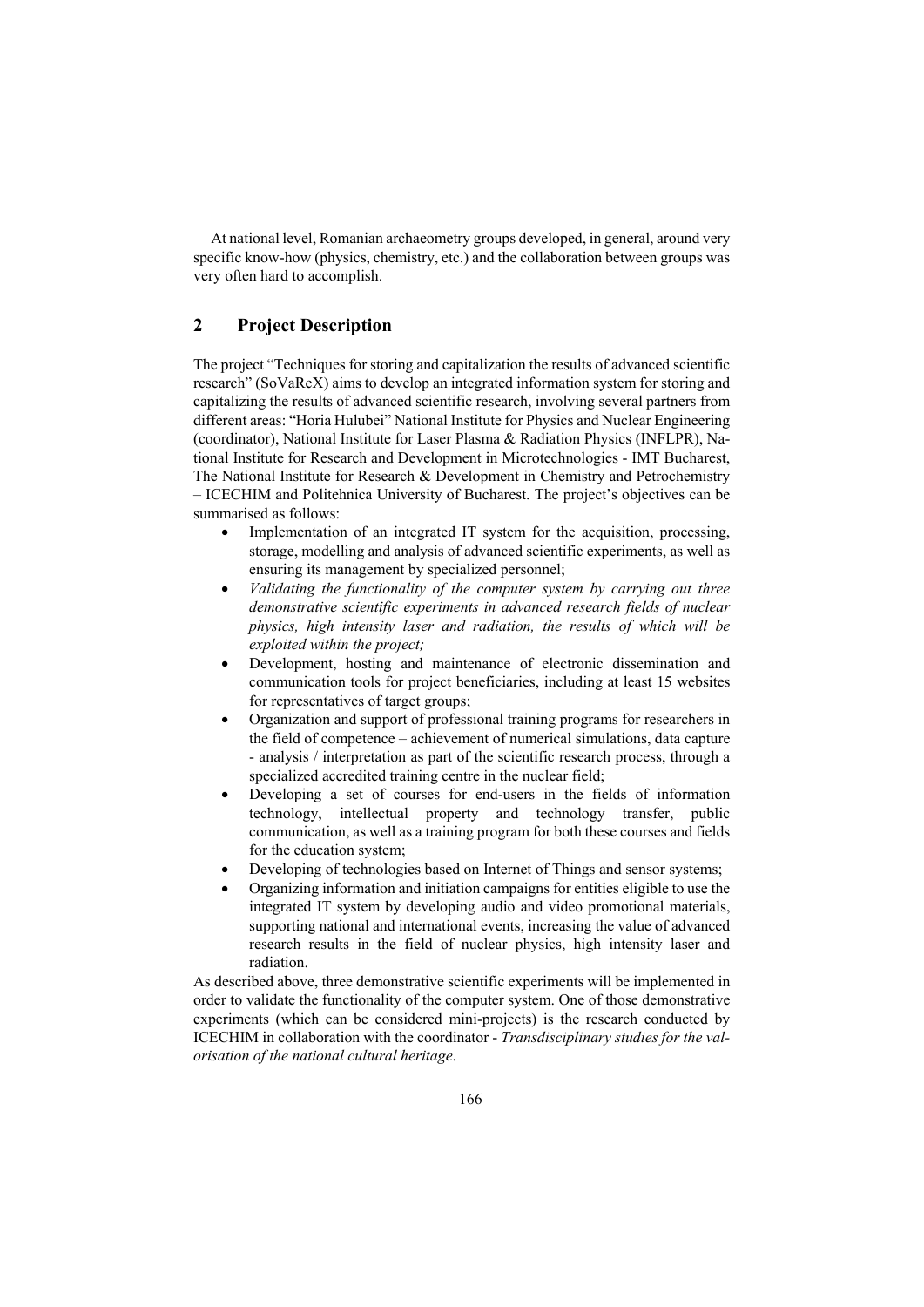# **3 Demonstrative Experiment - Transdisciplinary Studies for the Valorisation of the National Cultural Heritage**

Considering the previous collaboration with the project coordinator in the field of archaeometry (Fierascu, R.C., et al. 2017; Fierascu, I., et al., 2018), the demonstrative experiment (D.E.) assumed by ICECHIM focused on development and implementation of methodologies for the study of cultural heritage artifacts (focusing on metallic artifacts, historical textiles and wood artifacts).

### **3.1 The degree of novelty and complexity**

The use of analytical techniques proposed for the investigation of cultural heritage artifacts usually leads to a very large volume of data, difficult to interpret and present. The proposed advanced methodology will lead to more efficient use, including scaleup possibilities for large nuclear units or high-intensity laser installations, as well as a more compact form of research results, accessible to researchers working in this area, as well as those interested in other fields (NGOs, public authorities, etc.).

#### **3.2 Methodology and techniques used**

In the demonstrative experiment, evaluation methodologies will be developed, integrating nuclear techniques, high intensity lasers and other (classic) methods of characterising the various types of artifacts belonging to the cultural heritage.

The investigation techniques to be used are:

- Nuclear and associated techniques X-ray fluorescence, X-ray diffraction, Electron Microscopy (transmission and scanning), particle-induced X-ray emission, micro-SR-XRF;
- Classical Investigation Methods complementary non-destructive or micro-destructive techniques in the study of cultural heritage artifacts - Fourier-transform infrared spectroscopy (FTIR), thermal analysis, inductively coupled plasma atomic emission spectroscopy (ICP-AES), etc.);
- Evaluation of microbiological infestation of cultural heritage artifacts;
- Methods of decontamination of artifacts using ionizing radiation;
- In the demonstration experiment, the possibilities of using high intensity lasers in the study of cultural heritage artifacts will be evaluated.

#### **3.3 Demonstrative experiment activities**

The entire SoVaReX project is divided into three phases, the D.E. following the same distribution of the activities.

 Studies on the valorisation of the national cultural heritage – this activity is divided in three parts (corresponding to the three phases of the project), involving literature survey regarding the project's topic and archaeometry studies;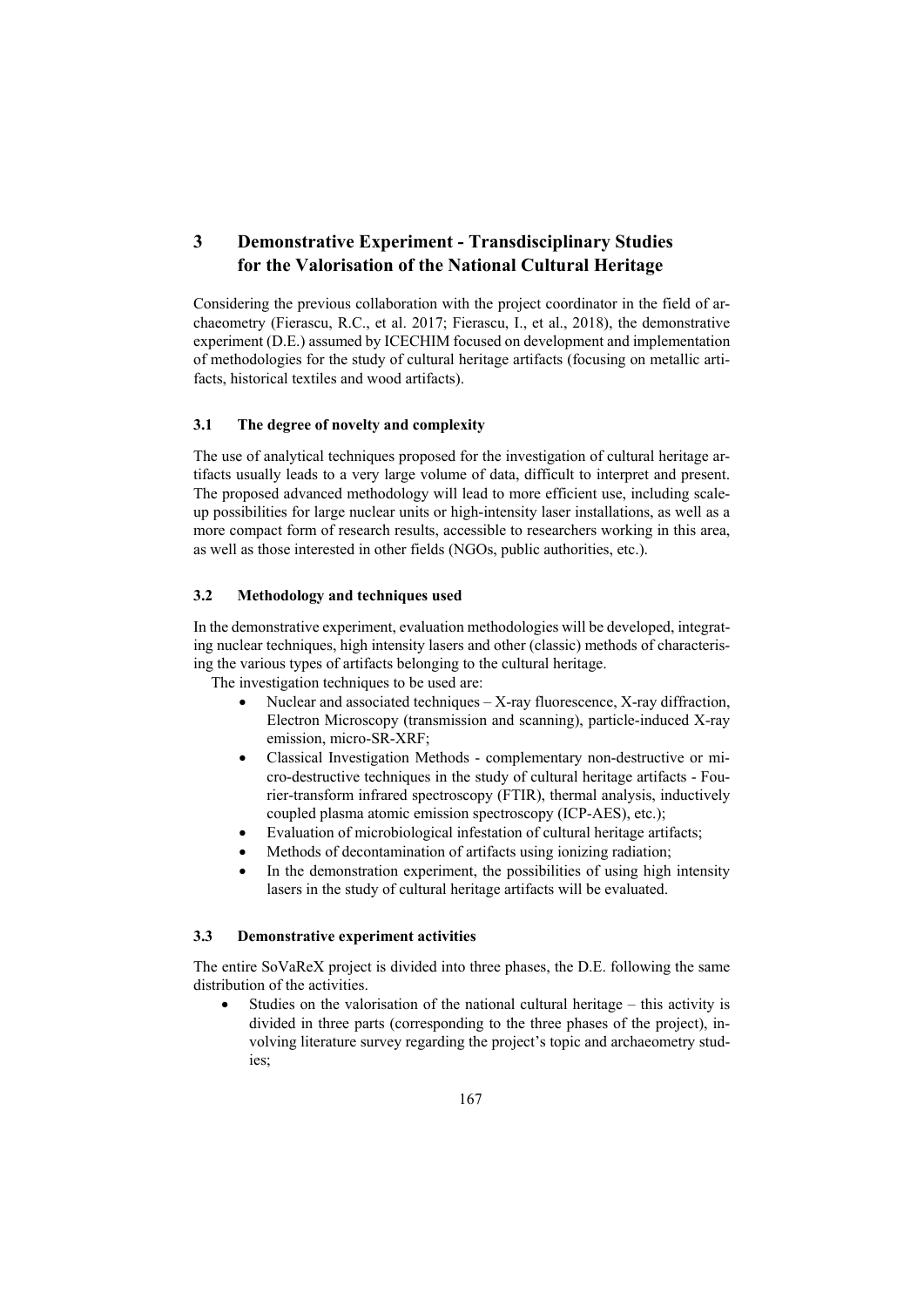- Developing websites with information relevant to the project goal, containing information of interest for stakeholders;
- Information and dissemination activities: developing partnerships with stakeholders to disseminate developed methodologies and databases; creating and publishing guides for investigation techniques in archaeometry and good practice cases; editing and distribution of promotional materials.

#### **3.4 Expected results**

At the D.E. level, the expected results are:

- Methodologies for evaluating the cultural heritage artifacts, considering the nature of the support material (metallic objects, historical artifacts, wood artifacts);
- A database containing the results obtained, as well as presentation of the studied artifacts (historical and aesthetical data, images of the artifacts);
- Publication of at least one paper in a scientific journal, presenting specific archaeometry studies;
- Publication of two electronic books (on CD format) that will be disseminated to stakeholders and also be published on the D.E. web-page, one being currently in the last production steps (*Valorization of cultural heritage through archaeometry studies using nuclear techniques and other scientific methods. General considerations and short literature survey* - ISBN 978-973-0-27114-  $0$ ) – Figure 1;
- Participation in at least three international scientific meetings, for the dissemination of the project and of the obtained results: International Symposium - Current Trends in Natural Sciences (April 19 – 21, 2018 University of Pitesti, Romania), 1<sup>st</sup> International Conference on VR Technologies in Cultural Heritage (VRTCH'18, May 29-30, Brasov, Romania), 18th International Balkan Workshop on Applied Physics and Materials Science (July 10-13, 2018, Constanta, Romania), 9<sup>th</sup> International Conference "Advanced Topics in Optoelectronics, Microelectronics and Nanotechnologies" (ATOM-N 2018, August 23 – 26, 2018, Constanta, Romania), 25<sup>th</sup> Congress of the Society Chemists and Technologists of Macedonia (SCTM, September 19-22, 2018, Ohrid, Macedonia).

The expected results will be completed with the contribution to the results obtained at the level of the entire project - web-page development, researchers trained to carry out numerical simulations (data analysis / interpretation) for the superior valorisation of the obtained results.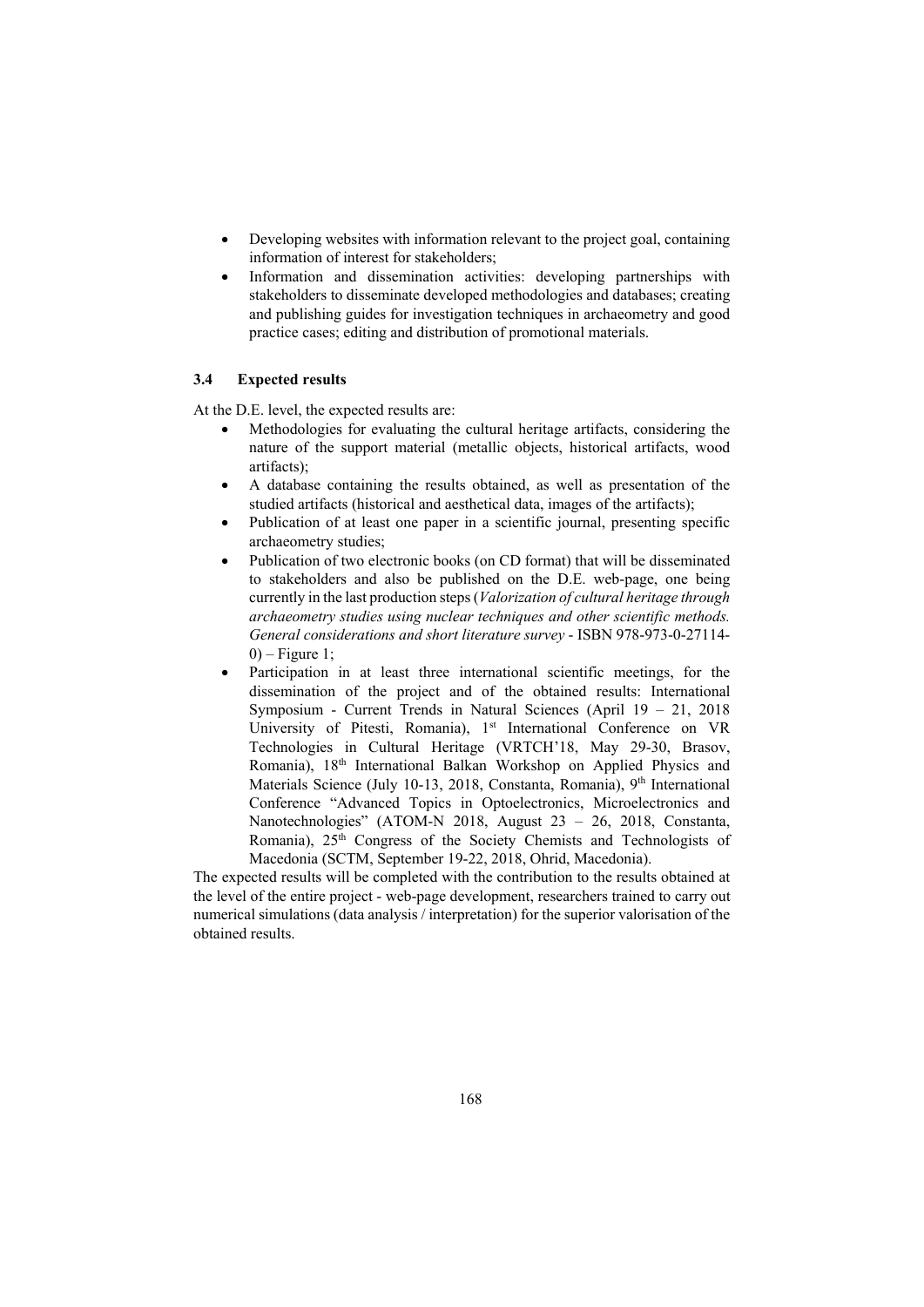

**Fig. 1.** The cover of the first e-book published as a result of the project.

#### **3.5 Technical, economic and social impact**

Archaeometry studies contribute to the safeguarding and understanding of the cultural property, for the benefit of present and future generations. Conservation of heritage has multiple values: cultural, aesthetic, educational, social, historical. An added value is the economic contribution of heritage preservation: jobs, city centre revitalization, tourist heritage, property value, small business development (Embaby, 2014).

The expected impact of the project will be scientific, technological, industrial, economic, educational, formative and social. Referring to scientific expertise during and after the end of the project, it is highlighted by:

- creating a unique team of researchers with inter- and trans-disciplinary competencies, which enhances the visibility of the institutions involved;
- creating a consortium able to attract funds by applying to international and national projects;
- creating new opportunities for international scientific collaboration;
- contributing to promoting sustainable development and equal opportunities: cascading the knowledge gained during the project;
- training opportunities.

Increasing institutional performance of partner organizations will be achieved through: capitalizing and disseminating knowledge and research results; providing high-tech technical and scientific assistance and technology to relevant stakeholders (at national, regional or local level); the possibility to initiate and develop viable collaborations with partners from the public and private economic environment; increasing engagement and visibility at international level.

At the level of the general public, the impact of this project will be significant - on the one hand, through its awareness / education actions on the sensitive aspects of cultural heritage; and on the other hand - by preserving this heritage for future generations.